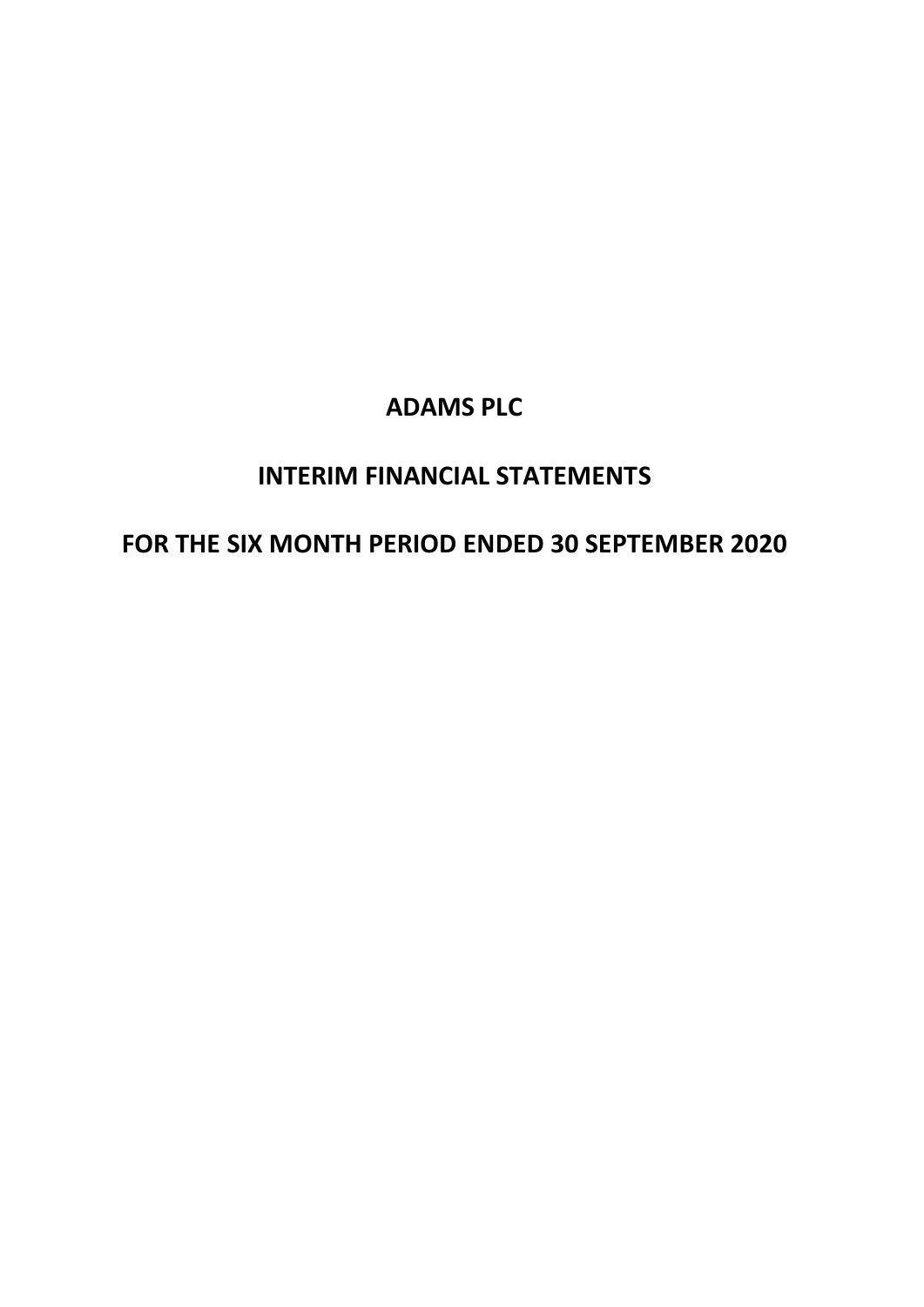## **CONTENTS**

| Company information                         | $\mathbf{1}$ |
|---------------------------------------------|--------------|
| Chairman's statement                        | 2            |
| Condensed statement of comprehensive income | 6            |
| Condensed statement of financial position   | 7            |
| Condensed statement of changes in equity    | 8            |
| Condensed statement of cash flows           | 9            |
| Notes to the condensed financial statements | 10           |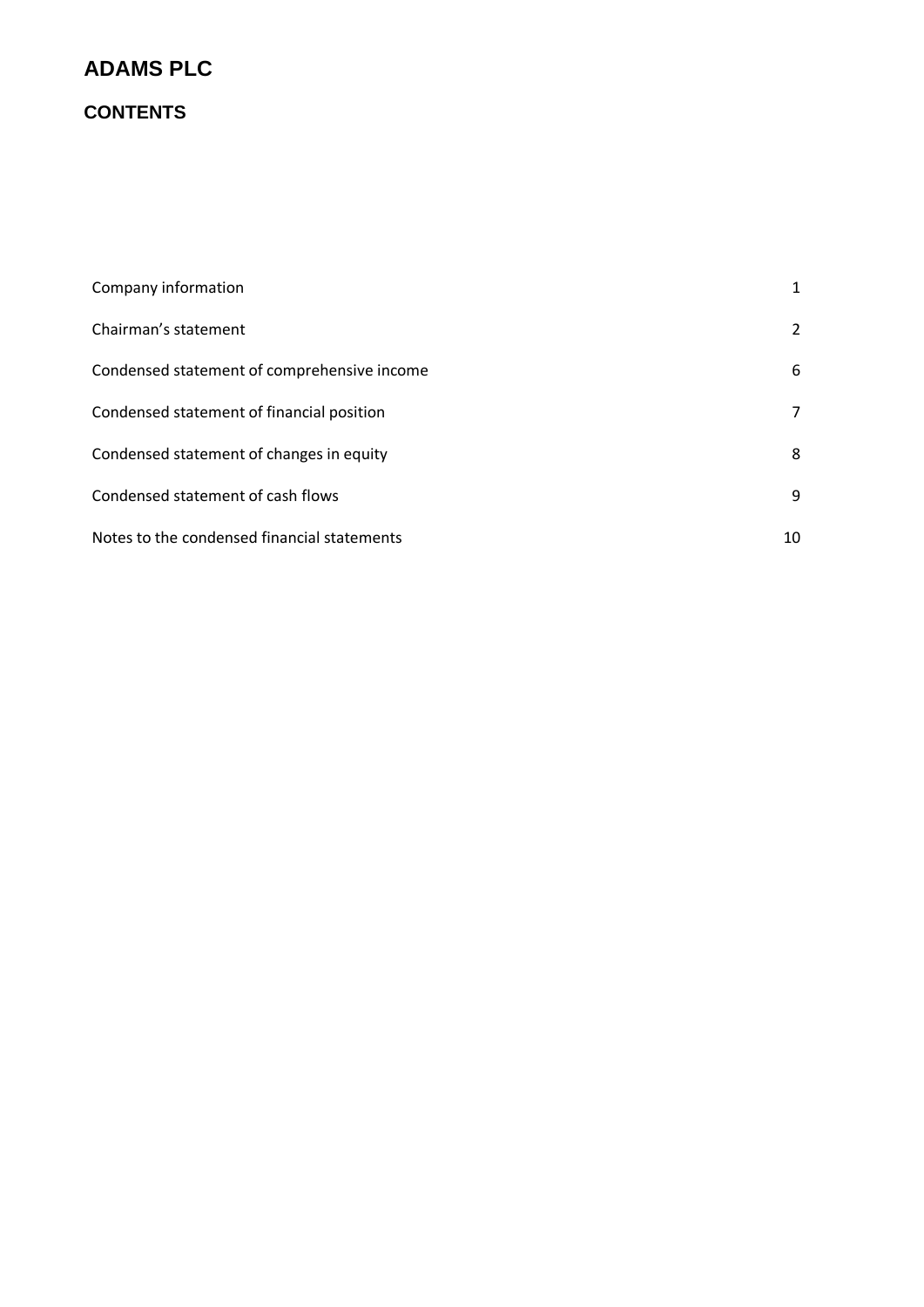### **COMPANY INFORMATION**

| <b>Directors</b>         | M A Bretherton (non-executive Chairman)<br>N J Woolard (non-executive Director)<br>A R J Mitchell (non-executive Director) |
|--------------------------|----------------------------------------------------------------------------------------------------------------------------|
| <b>Secretary</b>         | P P Scales                                                                                                                 |
| <b>Registered office</b> | <b>FIM Capital Limited</b><br>55 Athol Street<br>Douglas<br>Isle of Man<br>IM1 1LA                                         |
| <b>Auditors</b>          | Jeffreys Henry LLP<br>Finsgate<br>5-7 Cranwood Street<br>London<br>EC1V 9EE                                                |
| <b>Nominated Advisor</b> | <b>Cairn Financial Advisers LLP</b><br>Cheyne House<br>Crown Court<br>62-63 Cheapside<br>London<br>EC2V 6AX                |
| <b>Broker</b>            | Peterhouse Capital Limited<br>80 Cheapside<br>London<br>EC2 V6EE                                                           |
| <b>Transfer Agent</b>    | <b>Share Registrars Limited</b><br>The Courtyard<br>17 West Street<br>Farnham<br>Surrey<br>GU97DR                          |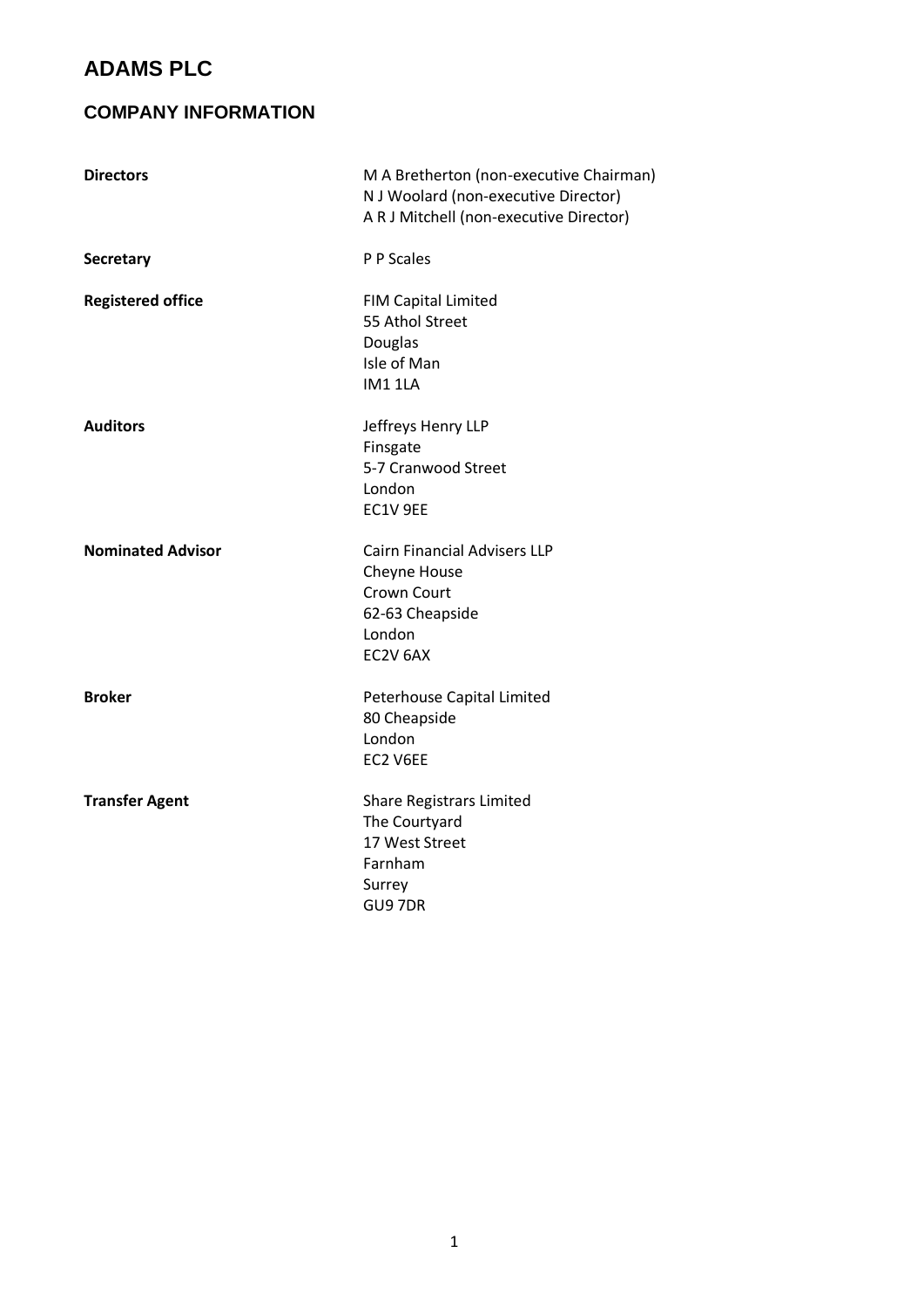### **CHAIRMAN'S STATEMENT**

### **FOR THE SIX MONTH PERIOD TO 30 SEPTEMBER 2020**

#### **Results**

Adams Plc ("Adams" or the "Company") reported a profit after tax of £1,091,000 for the six months to 30 September 2020 compared to a loss of £46,000 in the six months ended 30 September 2019. The improvement in profitability is principally due to higher investment returns of £1,162,000 compared to £23,000 in the previous September 2019 half year.

During the six months ended 30 September 2020, the Company spent £451,000 on equity investments, of which one was a new investment and one was a follow-on investment, and generated cash proceeds of £602,000 from the partial realisation of two of its investments. Adams held seven investments as at 30 September 2020, of which five were listed and two were un-listed, and for which the total investment carrying value was £2.19 million (31 March 2020: £1.18 million, represented by five listed holdings and one un-listed holding).

The Company held cash balances of £972,000 as at 30 September 2020, compared to cash balances of £904,000 at the previous 31 March 2020 year end.

Net assets increased to £3.15 million (equivalent to 3.82p per share) at the 30 September 2020 balance sheet date, compared with £2.06 million (equivalent to 2.50p per share) at 31 March 2020 . The £1.09 million increase in net assets reflects the profit reported for the period.

#### **Business model and investing policy**

Adams is an investing company with an investing policy under which the Board is seeking to acquire interests in special situation investment opportunities that have an element of distress, dislocation, dysfunction or other special situation attributes and that the Board perceives to be undervalued. The principal focus is in the small to middle-market capitalisation sectors in the UK or Europe, but the Directors will also consider possible special situation opportunities anywhere in the world if they believe there is an opportunity to generate added value for shareholders.

#### **Investment Portfolio**

The listed investments held by the Company at 30 September 2020 comprised Circassia Group plc ("Circassia"), Diurnal Group Plc ("Diurnal"), 4D Pharma Plc ("4D Pharma"), TalkTalk Telecom Group Plc ("Talk Talk"), and Griffin Mining Limited ("Griffin") . In addition, the Company held shares in unquoted Oxehealth Limited ("Oxehealth") and shares and loan notes in unquoted Sherwood Holdings Limited ("Sherwood") which has Source Bioscience Limited as its principal subsidiary company asset. Subsequent to 30 September 2020, the loan notes in Sherwood were redeemed by conversion into Sherwood shares and Sherwood's name was changed to Source Bio International Plc ("Source Bio") and its shares were admitted to AIM on 29 October 2020.

**Circassia** is an AIM listed diagnostics and monitoring company focused on respiratory disease. Its market leading NIOX® products are used by physicians around the world to help improve asthma diagnosis and management. In April 2020, the company announced a transaction to terminate the development and commercialisation agreement between the company and AstraZeneca UK Limited for the U.S. commercial rights to Tudorza® and Duaklir® in order to transform Circassia into a debt-free business with a strong Niox® based revenue-generating business and the potential to expand into new territories. AstraZeneca has retained its 18.9 per cent shareholding in the company. Revenues for the 6 months to 30 June 2020 amounted to £11.4 million which coupled with continued investment in development and marketing,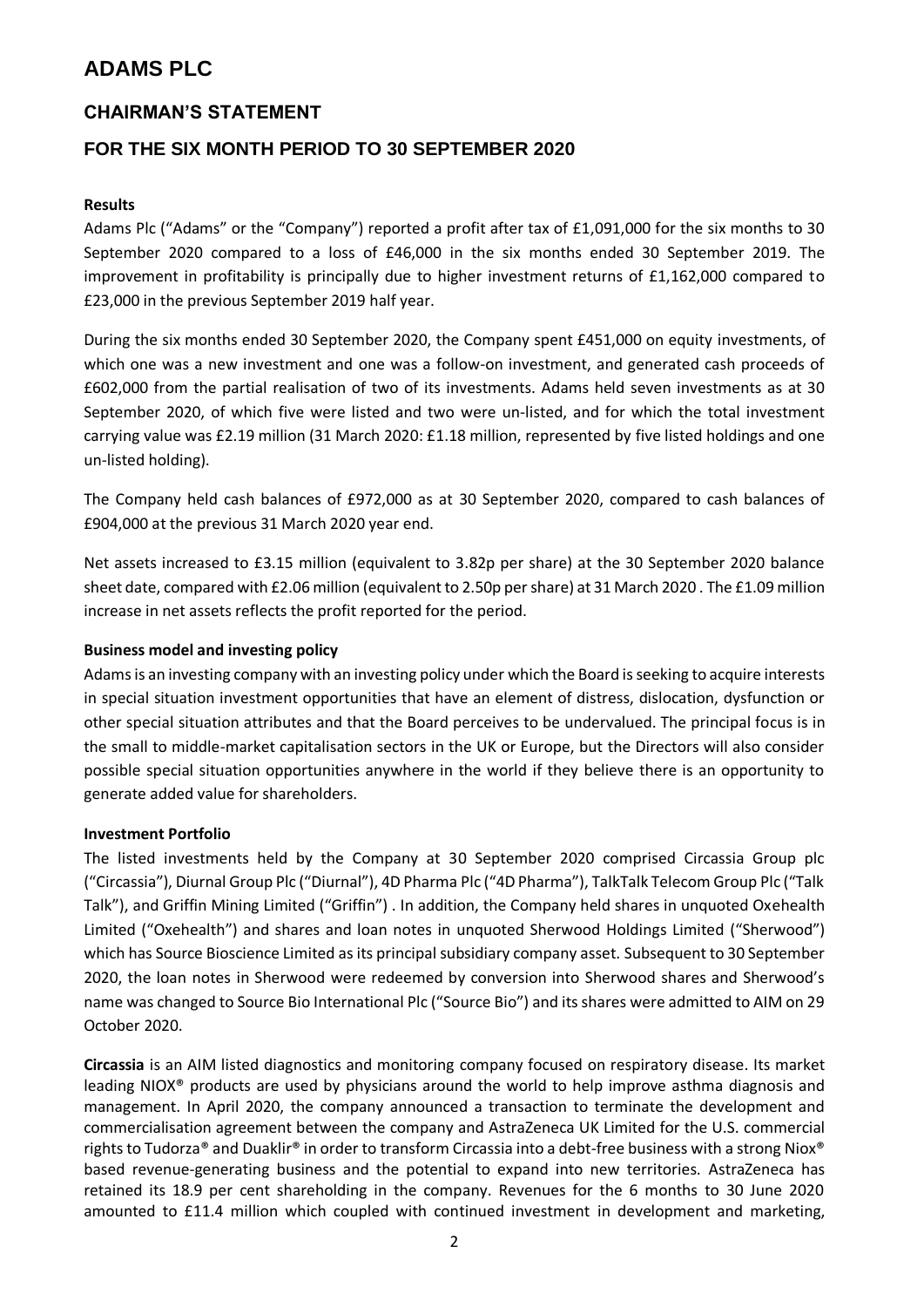### **CHAIRMAN'S STATEMENT**

### **FOR THE SIX MONTH PERIOD TO 30 SEPTEMBER 2020**

resulted in a continuing operations loss after tax of £9.4 million for that half year. Circassia had net cash of £9.6 million as of 30 June 2020.The shareholding of Adams at 30 September 2020 was, and continues to be, 0.77 per cent of the Circassia shares in issue.

**Diurnal** is an AIM listed specialty pharmaceutical company dedicated to developing high-quality hormone therapeutics to aid lifelong treatment for rare and chronic endocrine conditions, initially by developing and marketing products for the rare orphan diseases congenital adrenal hyperplasia and adrenal insufficiency, including its Alkindi® and Chronocort® products. Initial revenues grew to £6.3 million for the year to 30 June 2020, which coupled with lower operating costs, resulted in a much reduced loss after tax of £4.1 million for that year. Cash balances at 30 June 2020 amounted to £15.4 million inclusive of £11.2 million raised under a share placing in March 2020. Diurnal subsequently raised a further £9.8 million of cash under a share placing in October 2020.The shareholding of Adams at 30 September 2020 was 0.39 per cent of the Diurnal shares in issue but this has reduced to 0.34 per cent consequent to the recent share placing in October.

**4D Pharma** is an AIM listed pioneer in harnessing bacteria of the gut microbiome as a novel and revolutionary class of medicines, known as live biotherapeutics, which could be used as potential new therapies for a large number of diseases including cancer, gastrointestinal disease, respiratory disease and central nervous system disease. The company has initiated multiple live biotherapeutic programmes across a broad range of therapeutic areas and has also entered a clinical collaboration with Merck & Co. to evaluate a lead immuno-oncology candidate. 4D Pharma incurred a loss after tax for the 6 months to 30 June 2020 of £13.6 million on revenues of £0.3 million. Cash and short-term deposits at 30 June 2020 amounted to £10.0 million and 4D Pharma subsequently raised gross proceeds of £7.7 million through a share placing in July 2020. In October 2020, 4D Pharma announced its intention to merge with Longevity Acquisition Corporation, a special purpose acquisition company, and to seek a NASDAQ listing. The merger and NASDAQ listing is currently expected to become effective in early 2021, subject to shareholder approvals. The shareholding of Adams at 30 September 2020 was, and continues to be, 0.15 per cent of the 4D Pharma shares in issue.

**Talk Talk** is a Main Market listed connectivity provider of landline, broadband, TV and mobile services to consumer and business customers. It offers both consumer and business customers access to fibre broadband connectivity and also offers data solutions to business customers at great value through its high margin ethernet-based services. Talk Talk has a compelling TV proposition that allows customers to access up to 80 Freeview channels, as well as flexible access to an extensive range of premium content from Sky, BT Sport and Netflix. Its mobile services provide unique offers in partnership with O2 that are only available to TalkTalk customers. For the year ended 31 March 2020, the company reported a profit before tax of £131 million on revenues of £1,569 million. In October 2020, Talk Talk announced that it had received a preliminary and non-binding proposal from Toscafund Asset Management LLP ("TAM") regarding a possible cash offer for the company ,together with a full unlisted share alternative offer, and which its board has agreed to consider and progress. The shareholding of Adams at 30 September 2020 was, and continues to be, 0.02 per cent of the TalkTalk shares in issue.

**Griffin i**s an AIM listed mining and investment company that has been the leader in foreign investment in mining in China having been engaged in developing the Caijiaying zinc and gold project since 1997. For the 6 months to 30 June 2020, Griffin reported a loss of US\$3.8 million after tax on reduced revenues of US\$21.3 million, as impacted by the suspension of operations early in the year as a result of the COVID-19 outbreak,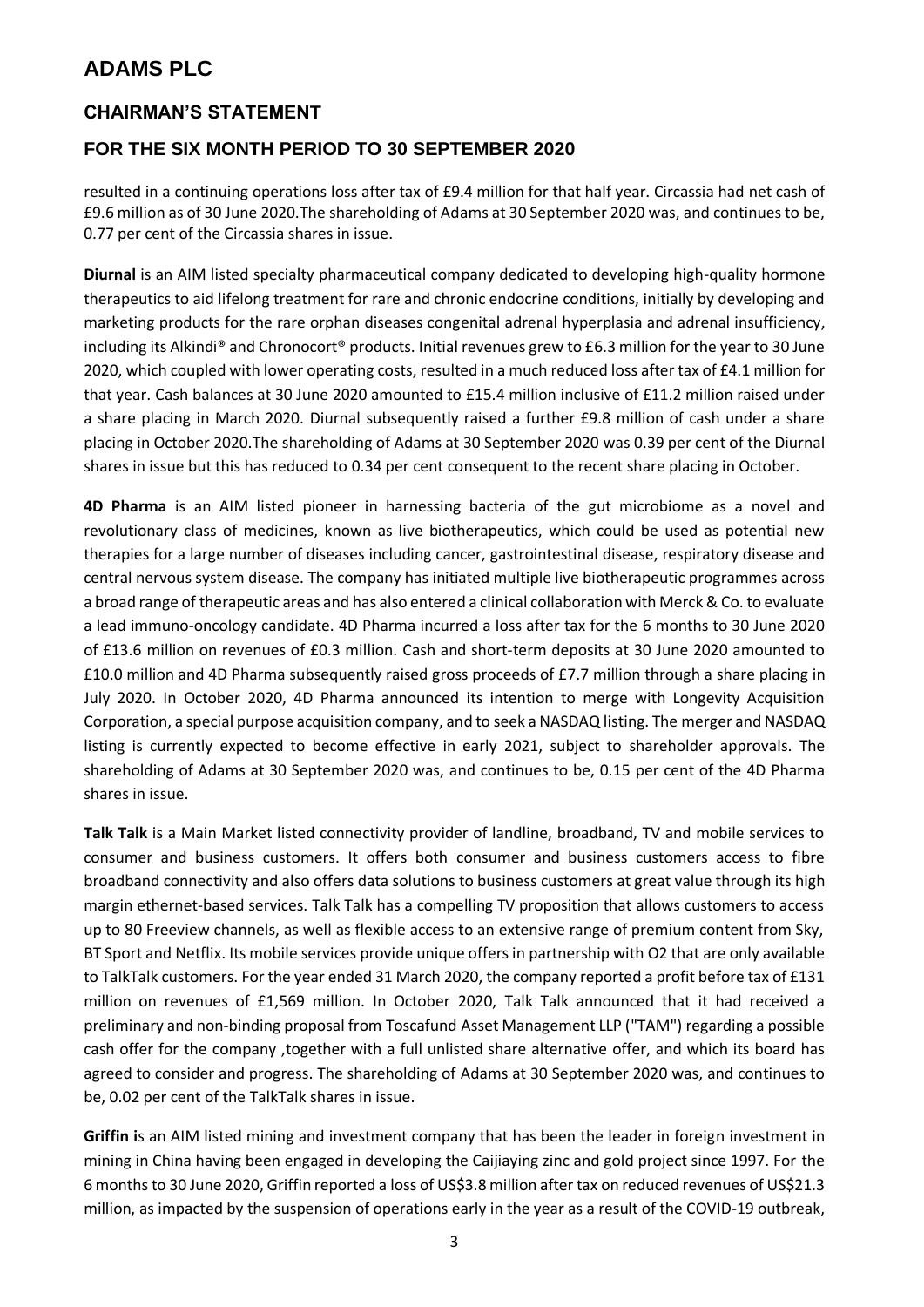### **CHAIRMAN'S STATEMENT**

### **FOR THE SIX MONTH PERIOD TO 30 SEPTEMBER 2020**

together with falling zinc metal prices which were 18% lower than for the first half of 2019. The shareholding of Adams in Griffin as at 30 September 2020 was, and continues to be, 0.13 per cent of the Griffin shares in issue.

**Source Bio** is an international provider of state-of-the art laboratory services and products and has an expertise in clinical diagnostics, genomics, proteomics, drug discovery & development research and analytical testing services. For the 6 months to 30 June 2020, Source Bio generated earnings of £1.7 million before interest, depreciation and amortisation, on revenues of £10.2 million. Source Bio subsequently redeemed all of its loan notes and converted these to shares ahead of listing its shares on AIM on 29 October 2020 in conjunction with a share placing at that time to raise gross proceeds of £35.0 million. Following these events, the current shareholding of Adams in Source Bio is 0.12 per cent of the Source Bio shares in issue and Adams no longer holds any loan notes in the company.

**Oxehealth** is a private company that is involved in vision-based patient monitoring and management, using proprietary signal processing and computer vision to process normal digital video camera data to measure the vital signs and activity of patients in a number of different markets, primarily in Mental Health, Acute Hospital settings, Primary Care settings, Care Home, and Custodial facilities in both the UK and also in Sweden. This is achieved through the deployment of their Digital Care Assistant (DCA) platform which enables clinicians to take non-contact cardiorespiratory measurements of patients' pulse and breathing rate, generates alerts to potentially risky activity and reports on patients' vital signs and behaviour, all without the clinician entering the patient's room. As at 30 September 2020 , Adams had invested £0.34 million under a subscription agreement with Oxehealth and was committed under that agreement to invest a further £0.23 million which is scheduled to be completed on 27 November 2020. Following this second share subscription, the investment holding by Adams will represent 2.4 per cent of Oxehealth's issued share capital.

#### **Post 30 September 2020 investment transactions**.

In addition to the further investment of £0.23 million in Oxehealth referred to above, Adams committed to subscribe £700,000 for 5,000,000 units in C4X Discovery Holdings Plc ("C4XD") under a conditional placing by C4XD which completed on 11 November 2020. Each C4XD unit comprises 1 new C4XD ordinary share and 1 warrant. Following this investment, Adams holds 2.2 per cent of C4XD's issued share capital and also has warrants over a further 5,000,000 new C4DX ordinary shares. C4XD aims to create the world's most productive Drug Discovery engine by using cutting-edge technologies and expertise to efficiently deliver best-in-class small-molecule medicines to clinical partners for the benefit of patients. The C4XD business model focuses on replenishing big pharma discovery pipelines and driving returns through revenue generating pre-clinical licensing deals.

#### **COVID-19 update**

The coronavirus (Covid-19) outbreak in 2020 continues to have a negative impact on global economic activity and additional volatility in financial markets can be expected. Adams' investment portfolio has, however, not been adversely impacted subsequent to its 30 September 2020 interim period end and following the second share subscription in Oxehealth expected to be completed on 27 November 2020, the Company will have remaining cash balances of approximately £0.1 million plus investments with a carrying value of approximately £3.4 million represented by seven listed holdings and one un-listed holding.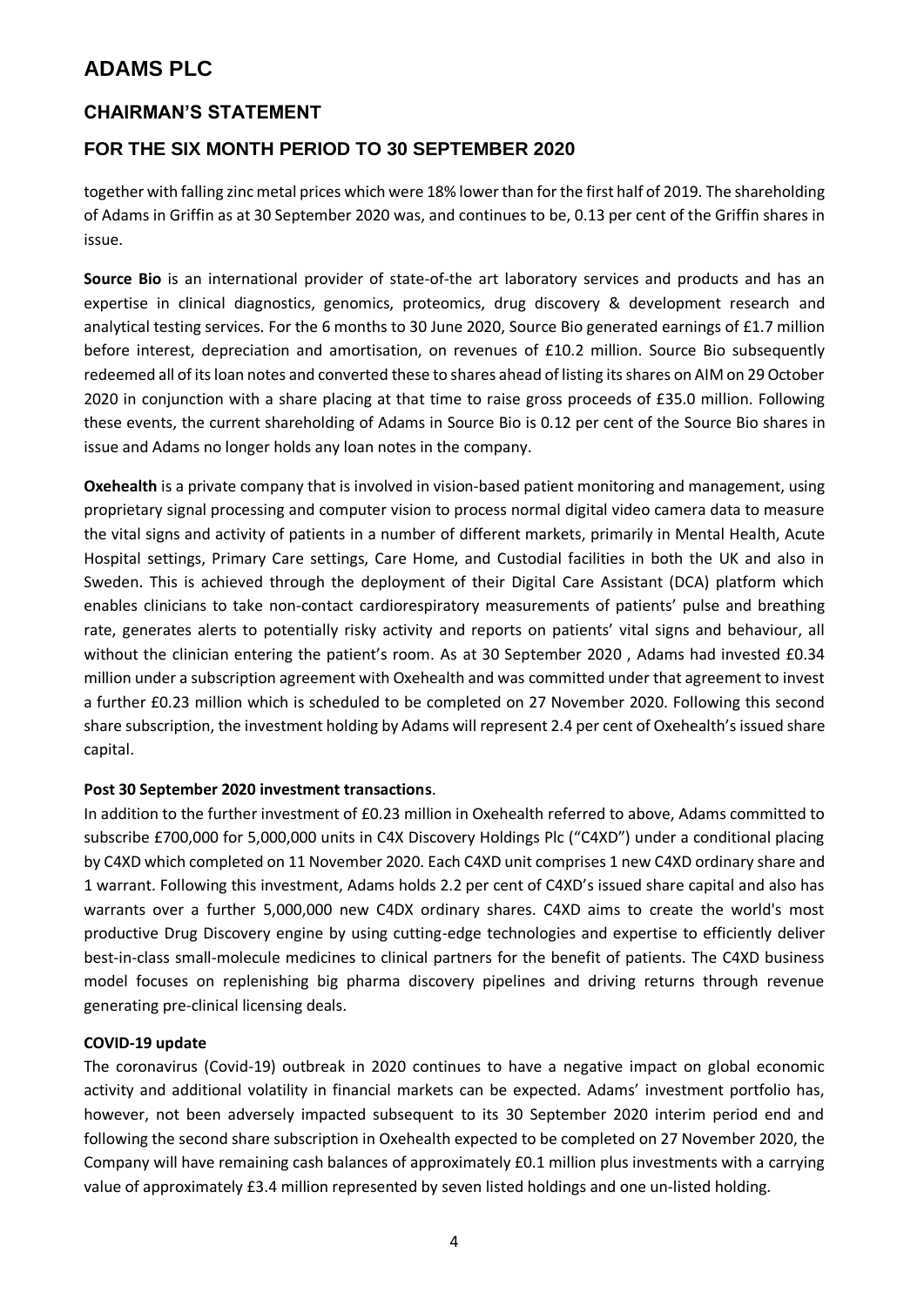### **CHAIRMAN'S STATEMENT**

### **FOR THE SIX MONTH PERIOD TO 30 SEPTEMBER 2020**

### **Outlook**

There is much reason for investment caution in the near term, given the severe economic threat to the global economy from the ongoing Covid-19 pandemic, as well as Brexit uncertainties and unprecedented levels of worldwide public debt .Continued volatility in financial markets can , therefore, be expected.

In view of these economic threats and uncertainties, your Board will continue to maintain a rigorous and highly selective investment approach which is committed to delivering additional value for shareholders going forward. We remain confident in the underlying fundamentals, technologies and long-term potential for growth at the companies within our investment portfolio, many of which are in sectors that are regarded as defensive stocks in the current COVID-19 environment.

Michael Bretherton

Chairman

25 November 2020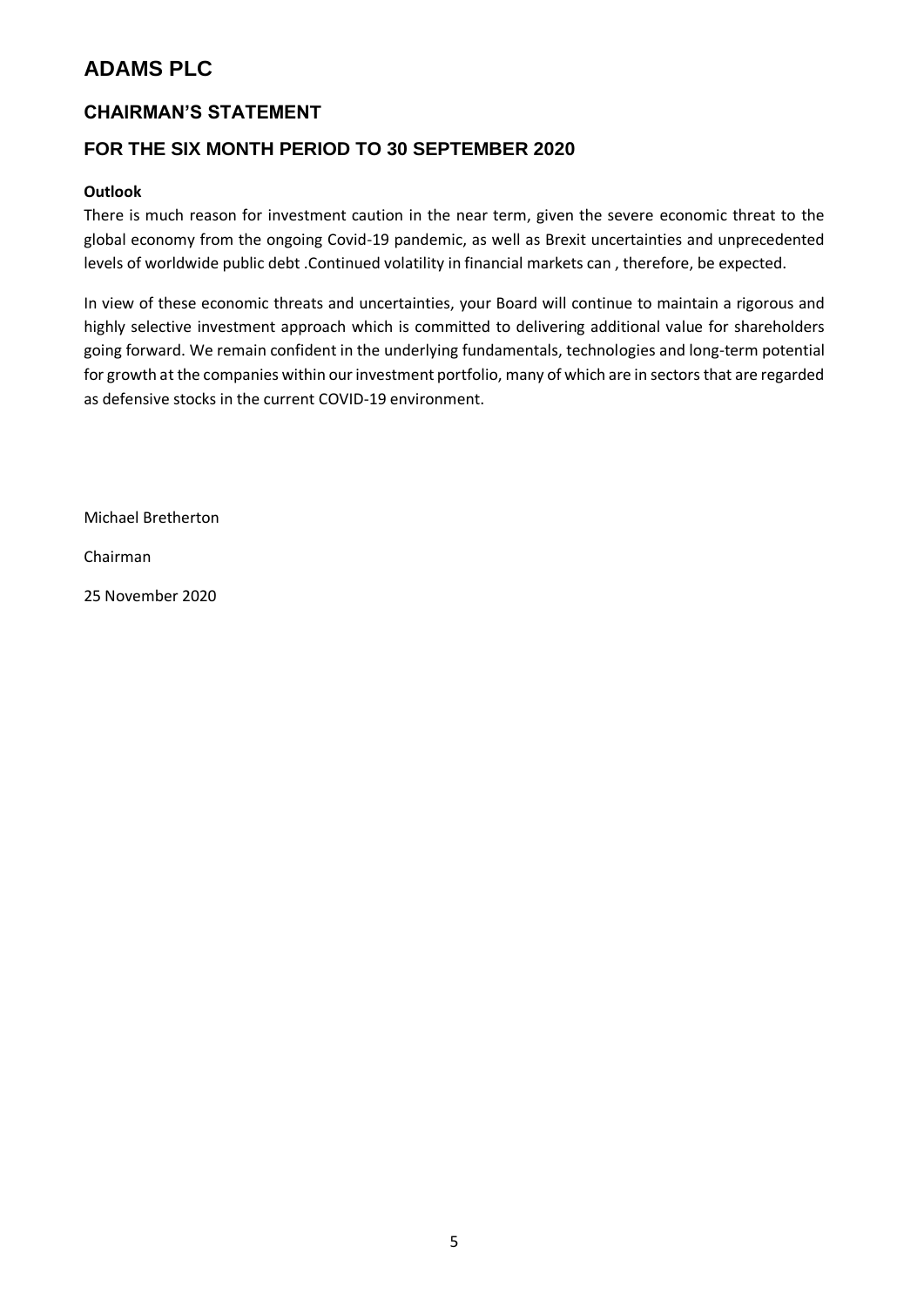# **CONDENSED STATEMENT OF COMPREHENSIVE INCOME FOR THE SIX MONTH PERIOD TO 30 SEPTEMBER 2020**

|                                             | <b>Note</b> | 6 months<br>ended<br>30 Sep 2020<br>(Unaudited)<br>f'000 | <b>Year ended</b><br>31 Mar 2020<br>(Audited)<br>f'000 | 6 months<br>ended<br>30 Sep 2019<br>(Unaudited)<br>f'000 |
|---------------------------------------------|-------------|----------------------------------------------------------|--------------------------------------------------------|----------------------------------------------------------|
| Gain/(loss) on investments                  | 5           | 1,159                                                    | (245)                                                  | (31)                                                     |
| Dividend income                             |             | 3                                                        | 83                                                     | 54                                                       |
| <b>Investment return</b>                    |             | 1,162                                                    | (162)                                                  | 23                                                       |
| <b>Expenses and other income</b>            |             |                                                          |                                                        |                                                          |
| Administrative expenses                     |             | (77)                                                     | (152)                                                  | (73)                                                     |
| Other income                                |             |                                                          | 1                                                      |                                                          |
|                                             |             |                                                          |                                                        |                                                          |
| <b>Operating profit/(loss)</b>              |             | 1,085                                                    | (313)                                                  | (50)                                                     |
| Interest income                             |             | 6                                                        | 10                                                     | 4                                                        |
| Profit/(loss) before income tax             |             | 1,091                                                    | (303)                                                  | (46)                                                     |
| Income tax expense                          |             |                                                          |                                                        |                                                          |
| Profit/(loss) and total comprehensive       |             |                                                          |                                                        |                                                          |
| income/(loss) for the period                |             | 1,091                                                    | (303)                                                  | (46)                                                     |
| Basic and diluted earnings/(loss) per share | 10          | 1.32                                                     | (0.37)p                                                | (0.06)p                                                  |

There are no other items of comprehensive income/(loss).

The notes on pages 10 to 13 form an integral part of the financial statements.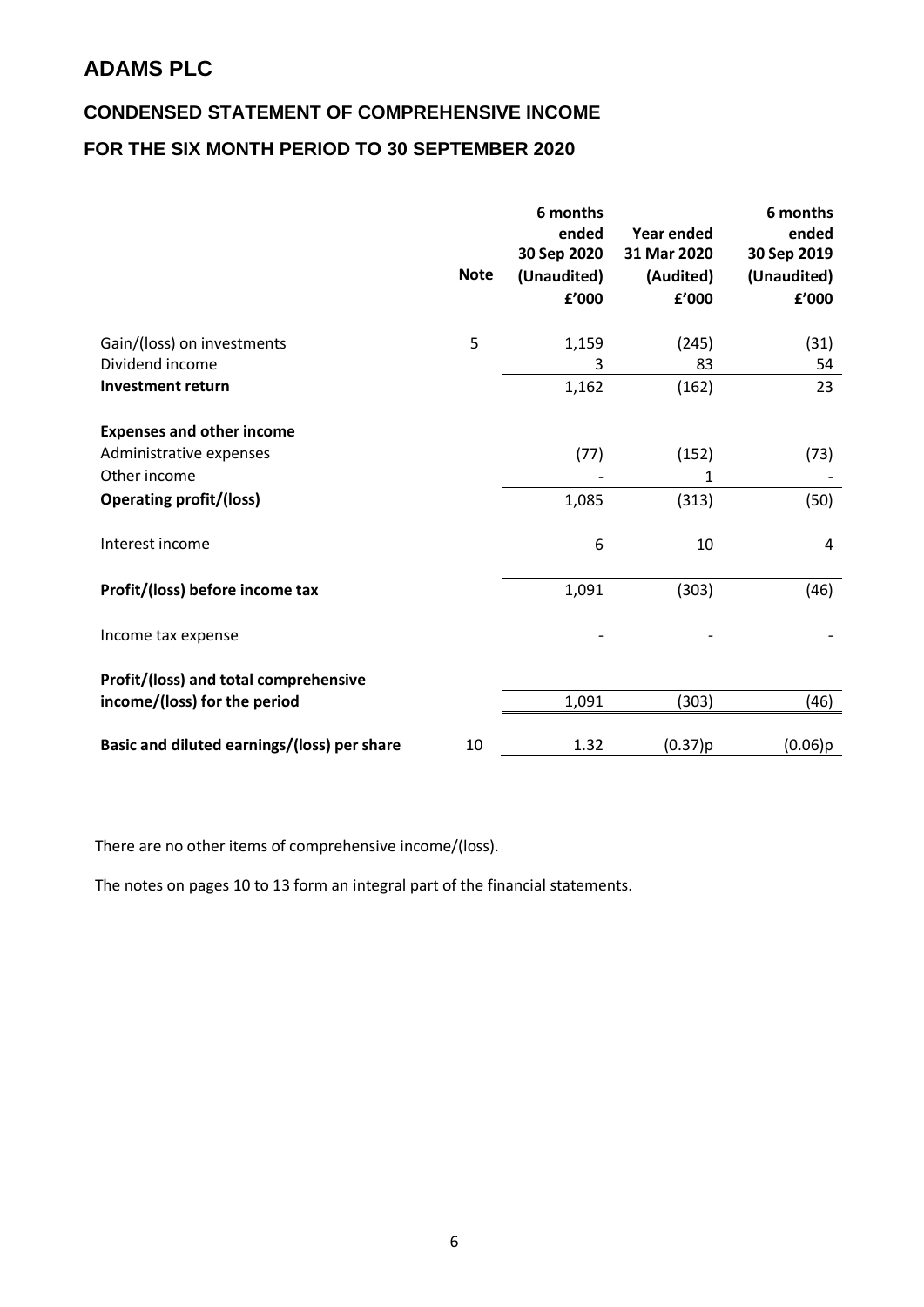### **CONDENSED STATEMENT OF FINANCIAL POSITION**

### **AS AT 30 SEPTEMBER 2020**

|                                 |                | As at<br>30 Sep 2020<br>(Unaudited) | As at<br>31 Mar 2020<br>(Audited) | As at<br>30 Sep 2019<br>(Unaudited) |
|---------------------------------|----------------|-------------------------------------|-----------------------------------|-------------------------------------|
|                                 | <b>Note</b>    | £'000                               | f'000                             | £'000                               |
| <b>Assets</b>                   |                |                                     |                                   |                                     |
| <b>Non-current assets</b>       |                |                                     |                                   |                                     |
| Investments                     | 6              | 2,187                               | 1,178                             | 2,024                               |
| <b>Current assets</b>           |                |                                     |                                   |                                     |
| Trade and other receivables     | $\overline{7}$ | 3                                   | 9                                 | 3                                   |
| Cash and cash equivalents       |                | 972                                 | 904                               | 309                                 |
| <b>Current assets</b>           |                | 975                                 | 913                               | 312                                 |
|                                 |                |                                     |                                   |                                     |
| <b>Total assets</b>             |                | 3,162                               | 2,091                             | 2,336                               |
| <b>Liabilities</b>              |                |                                     |                                   |                                     |
| <b>Current liabilities</b>      |                |                                     |                                   |                                     |
| Trade and other payables        | 8              | (8)                                 | (28)                              | (16)                                |
| <b>Total liabilities</b>        |                | (8)                                 | (28)                              | (16)                                |
|                                 |                |                                     |                                   |                                     |
| Net current assets              |                | 967                                 | 885                               | 296                                 |
|                                 |                | 3,154                               | 2,063                             | 2,320                               |
| <b>Net assets</b>               |                |                                     |                                   |                                     |
| <b>Equity</b>                   |                |                                     |                                   |                                     |
| Called up share capital         | 9              | 826                                 | 826                               | 826                                 |
| Accumulated gains               |                | 2,328                               | 1,237                             | 1,494                               |
| <b>Total shareholder equity</b> |                | 3,154                               | 2,063                             | 2,320                               |

The notes on pages 10 to 13 form an integral part of the financial statements.

The condensed interim financial statements were approved and authorised for issue by the Board of Directors on 25 November 2020 and signed on its behalf by:

Michael Bretherton Chairman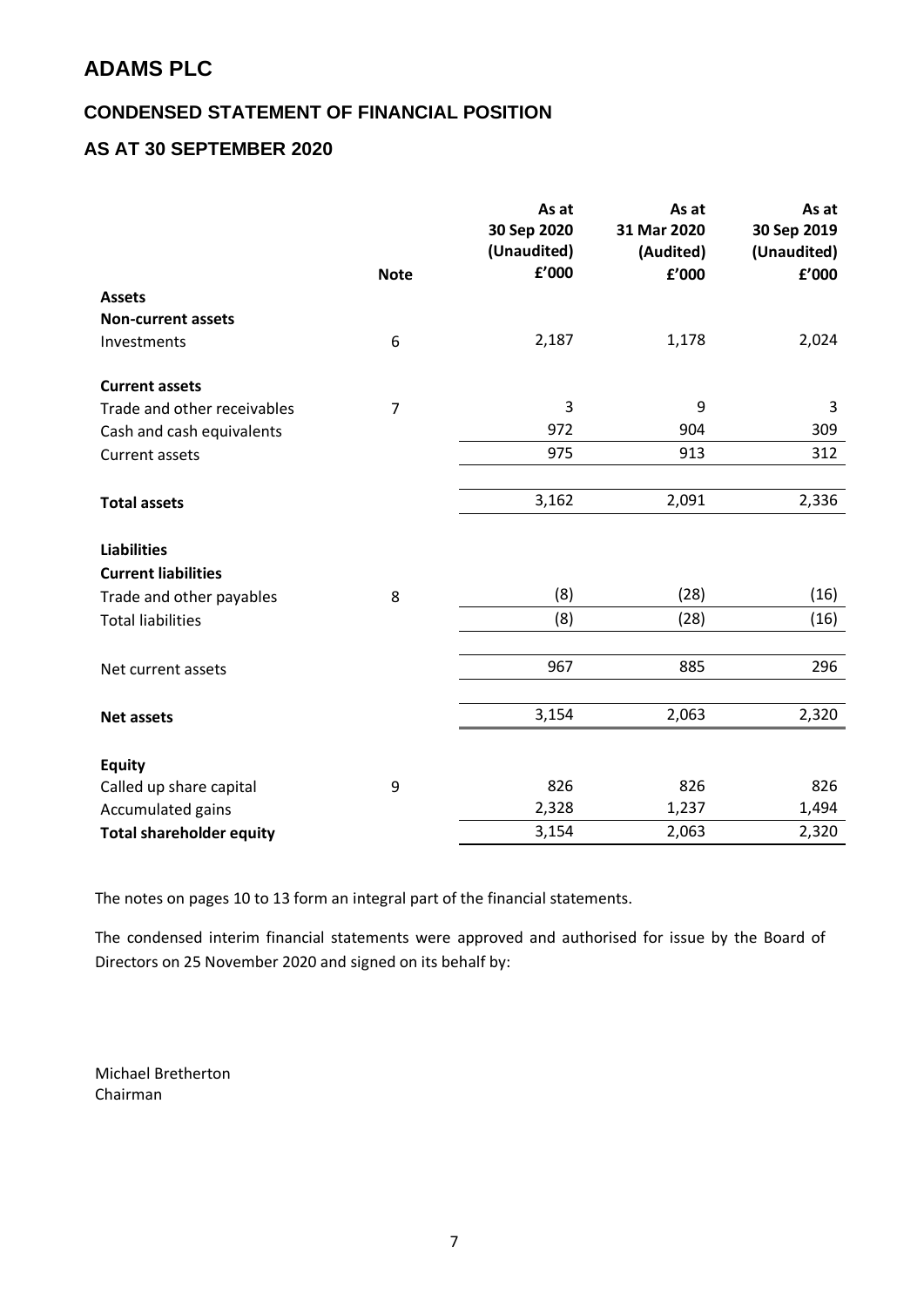# **CONDENSED STATEMENT OF CHANGES IN EQUITY FOR THE SIX MONTH PERIOD TO 30 SEPTEMBER 2020**

|                                     | <b>Share</b><br>Capital<br>£'000 | Accumulated<br>gains/(losses)<br>f'000 | <b>Total</b><br>f'000 |
|-------------------------------------|----------------------------------|----------------------------------------|-----------------------|
| At 31 March 2019 (audited)          | 826                              | 1,540                                  | 2,366                 |
| Total comprehensive loss for period |                                  | (46)                                   | (46)                  |
| At 30 September 2019 (unaudited)    | 826                              | 1,494                                  | 2,320                 |
| Total comprehensive loss for period |                                  | (257)                                  | (257)                 |
| At 31 March 2020 (audited)          | 826                              | 1,237                                  | 2,063                 |
| Total comprehensive gain for period |                                  | 1,091                                  | 1,091                 |
| At 30 September 2020 (unaudited)    | 826                              | 2,328                                  | 3,154                 |

The notes on pages 10 to 13 form an integral part of the financial statements.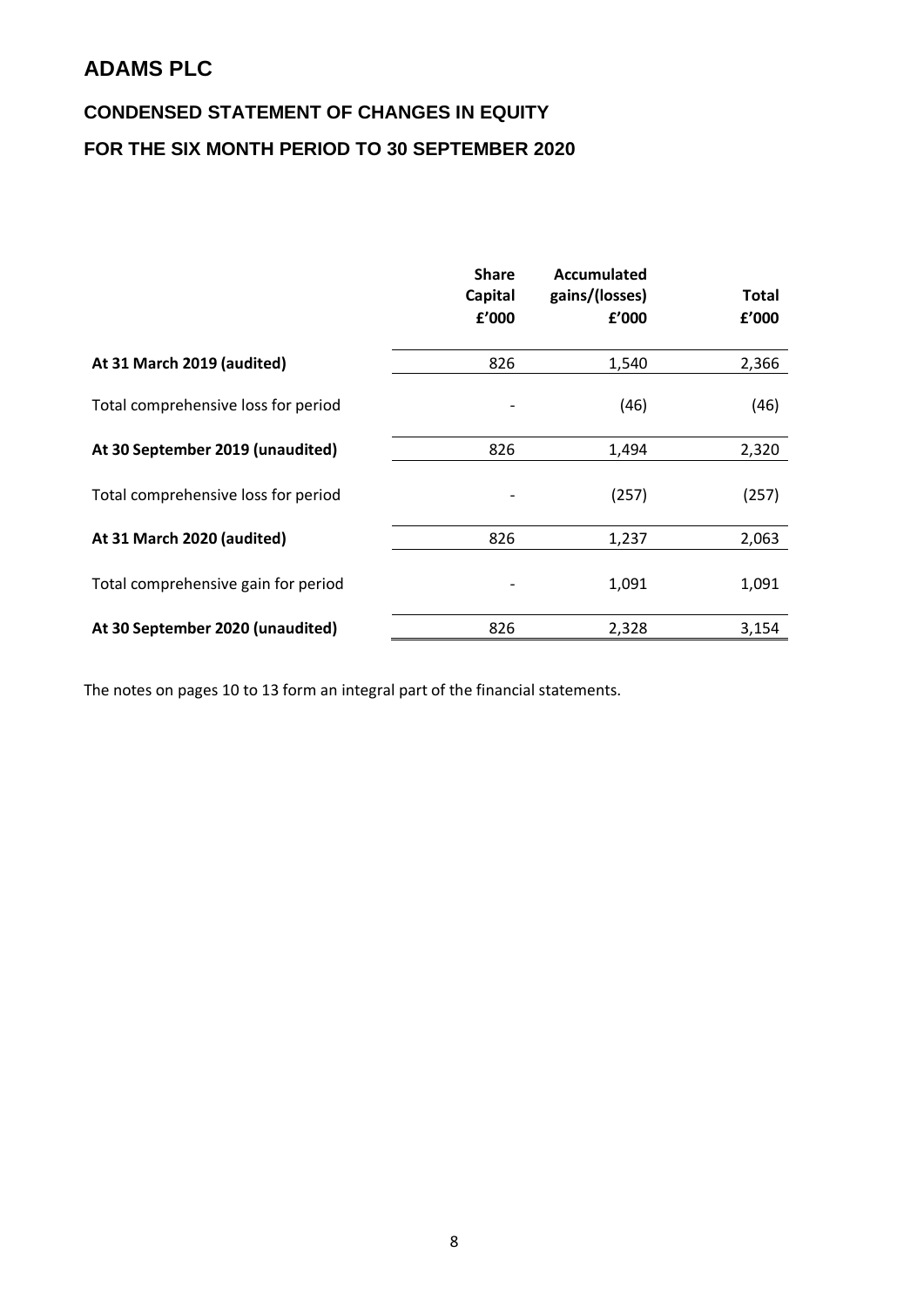### **CONDENSED STATEMENT OF CASH FLOWS**

# **FOR THE SIX MONTH PERIOD TO 30 SEPTEMBER 2020**

|                                                      | 6 months<br>ended<br>30 Sep 2020<br>(Unaudited)<br>£'000 | Year<br>ended<br>31 Mar 2020<br>(Audited)<br>f'000 | 6 months<br>ended<br>30 Sep 2019<br>(Unaudited)<br>£'000 |
|------------------------------------------------------|----------------------------------------------------------|----------------------------------------------------|----------------------------------------------------------|
| Profit/(loss) for the period                         | 1,091                                                    | (303)                                              | (46)                                                     |
| Unrealised (gain)/loss on revaluation of investments | (736)                                                    | 319                                                | 277                                                      |
| Realised gain on disposal of investments             | (423)                                                    | (74)                                               | (246)                                                    |
| Decrease/(Increase) in trade and other receivables   | 6                                                        | (7)                                                | (1)                                                      |
| (Decrease)/increase in trade and other payables      | (20)                                                     | $\overline{2}$                                     | (10)                                                     |
| Net cash outflows from operating activities          | (82)                                                     | (63)                                               | (26)                                                     |
| Cash flows from investing activities                 |                                                          |                                                    |                                                          |
| Proceeds from sales of investments                   | 602                                                      | 2,030                                              | 579                                                      |
| Purchase of investments                              | (451)                                                    | (1, 378)                                           | (559)                                                    |
| Net cash generated from investing activities         | 151                                                      | 652                                                | 20                                                       |
| Net increase/(decrease) in cash and cash             | 69                                                       | 589                                                |                                                          |
| equivalents                                          |                                                          |                                                    | (6)                                                      |
| Cash and cash equivalents at beginning of period     | 903                                                      | 315                                                | 315                                                      |
| Cash and cash equivalents at end of period           | 972                                                      | 904                                                | 309                                                      |

The notes on pages 10 to 13 form an integral part of the financial statements.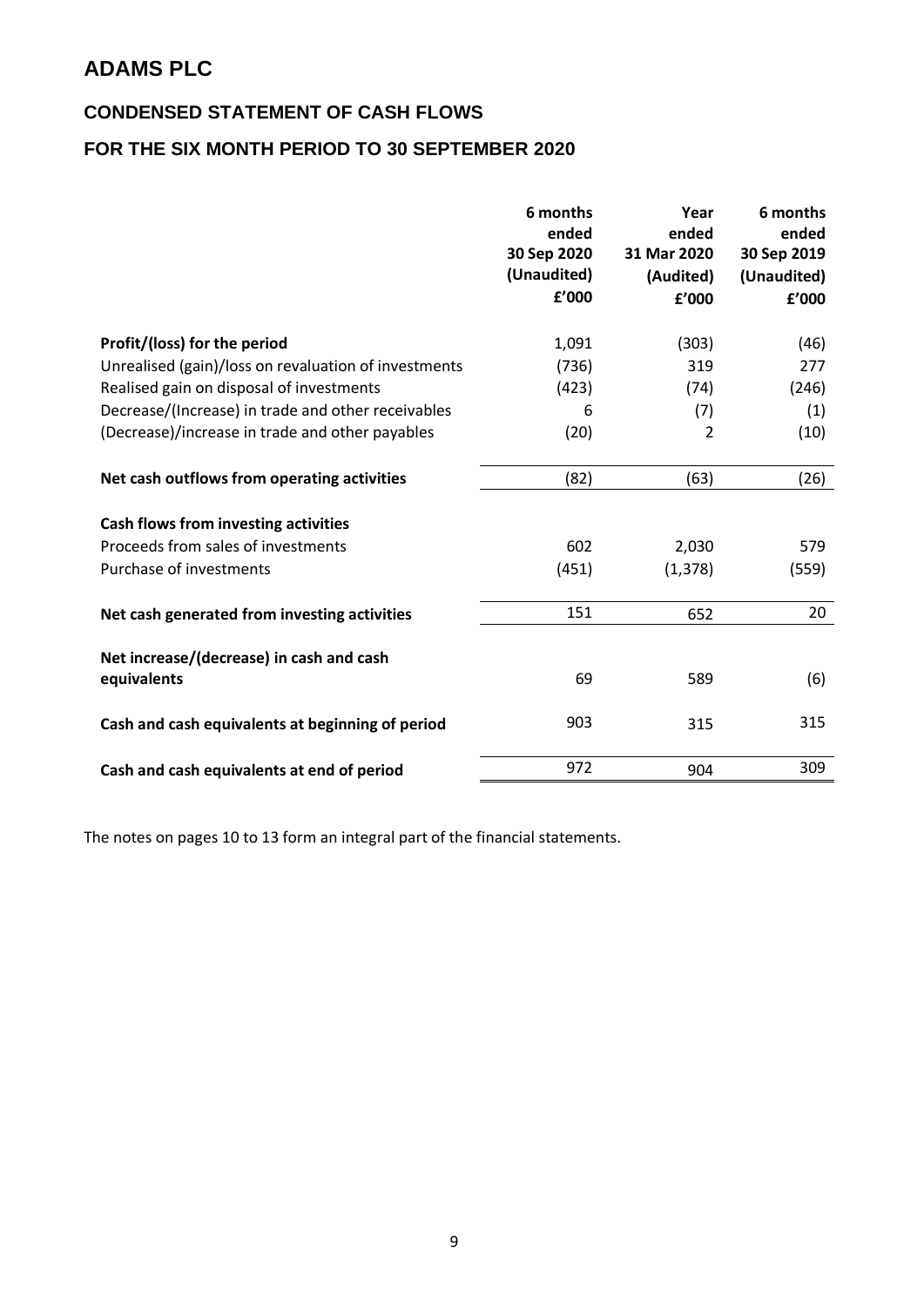### **NOTES TO THE CONDENSED FINANCIAL STATEMENTS**

### **FOR THE SIX MONTH PERIOD TO 30 SEPTEMBER 2020**

#### **1 General information**

Adams Plc ("the Company") is a company incorporated in the Isle of Man and is listed on the AIM market of the London Stock Exchange.

#### **2 Basis of preparation**

The interim financial statements of Adams Plc are unaudited condensed financial statements for the six months ended 30 September 2020. These include unaudited comparatives for the six months ended 30 September 2019 together with audited comparatives for the year ended 31 March 2020.

These interim condensed financial statements have been prepared on the basis of the accounting policies expected to apply for the financial year to 31 March 2020 which are based on the recognition and measurement principles of International Financial Reporting Standards (IFRS) as adopted by the European Union (EU). The financial statements have been prepared under the historical cost convention. The Company's presentation and functional currency is GBP Pounds Sterling.

The interim financial statements do not include all of the information required for full annual financial statements and do not comply with all the disclosures in IAS 34 'Interim Financial Reporting', and should be read in conjunction with the Company's annual financial statements to 31 March 2020. Accordingly, whilst the interim statements have been prepared in accordance with IFRS, they cannot be construed as being in full compliance with IFRS.

The preparation of financial statements in conformity with IFRS as adopted by the EU requires the use of certain critical accounting estimates. It also requires management to exercise its judgement in the process of applying the Company's accounting policies.

#### **3 Going concern**

Information on the business environment, financial position and the factors underpinning the Company's future prospects and portfolio are included in the Chairman's Statement. The Directors have considered their obligation in relation to the assessment of the going concern of the Company and have reviewed the current cash forecasts and assumptions as well as the main risk factors facing the Company. The Directors acknowledge the ongoing Coronavirus pandemic ("Covid-19") and the adverse impact it, and the measures taken to tackle it, continue to have on the global economy. The impact of the pandemic on the Company and its investments cannot be quantified, however the Directors consider that there is no immediate expectation for the Covid-19 pandemic to affect the going concern status of the Company. The Directors will continue to closely monitor the ongoing impact of Covid-19 on the Company's operations. The Directors consider that the Company has adequate resources to continue in operational existence for the foreseeable future. Accordingly, the going concern basis has been adopted in the preparation of the financial statements.

#### **4 Significant accounting policies**

The accounting policies adopted are consistent with those followed in the preparation of the annual financial statements of Adams Plc for the year ended 31 March 2020 which received an unqualified audit opinion. A copy of these financial statements is available on the Company website at [www.adamsplc.co.uk.](http://www.adamsplc.co.uk/)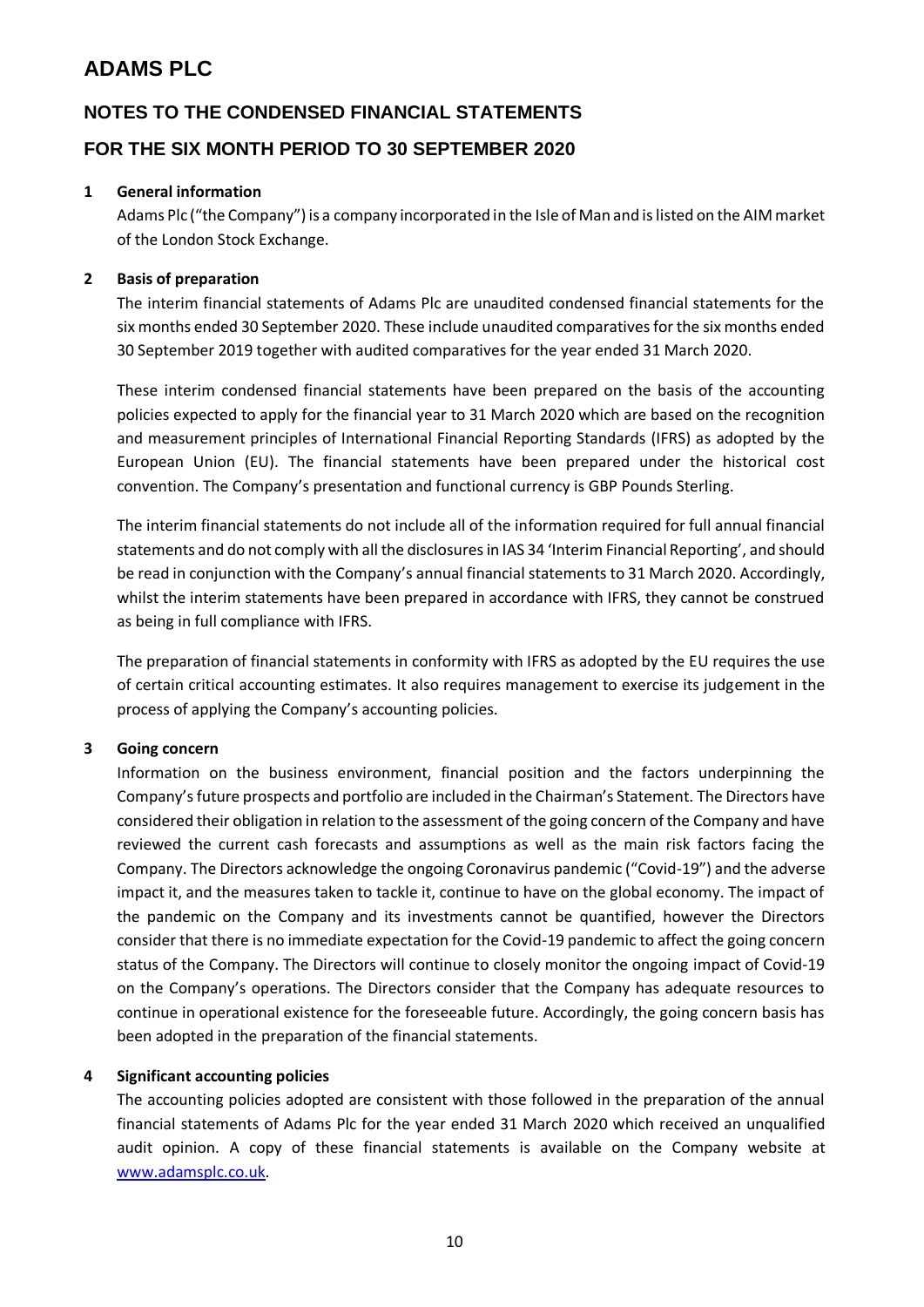# **NOTES TO THE CONDENSED FINANCIAL STATEMENTS (continued) FOR THE SIX MONTH PERIOD TO 30 SEPTEMBER 2020**

#### **5 Segment reporting**

Operating segments for Adams Plc are reported based on the financial information provided to the Board, which is used to make strategic decisions. The Directors are of the opinion that under IFRS 8 'Operating segments' the Company has only one reportable segment, being Investment Return. The Board assesses the performance of the operating segment based on financial information which is measured and presented in a manner consistent with that in the financial statements.

The principal sources of revenue for the Company in the period to 30 September 2020 were as follows:

|                                       | 6 months ended |             | Year ended 6 months ended |
|---------------------------------------|----------------|-------------|---------------------------|
|                                       | 30 Sep 2020    | 31 Mar 2020 | 30 Sep 2019               |
|                                       | f'000          | f'000       | f'000                     |
| Unrealised gain/(loss) on investments | 736            | (319)       | (277)                     |
| Realised gains on investments         | 423            | 74          | 246                       |
| Total gain/(loss) on investments      | 1.159          | (245)       | (31)                      |

#### **6 Investments**

An analysis of movements in the value of the Company's investments is as follows:

|                                 |                                       | <b>Unquoted</b>                |                                      |              |
|---------------------------------|---------------------------------------|--------------------------------|--------------------------------------|--------------|
|                                 | <b>Quoted Equity</b><br><b>Shares</b> | <b>Equity</b><br><b>Shares</b> | <b>Unquoted</b><br><b>Loan Notes</b> | <b>Total</b> |
|                                 | £'000                                 | £'000                          | £'000                                | £'000        |
| Fair value at 31 March 2019     | 1,956                                 | 5                              | 114                                  | 2,075        |
| Additions at cost               | 555                                   |                                | 4                                    | 559          |
| Unrealised revaluation losses   | (333)                                 | $\overline{\phantom{0}}$       | $\overline{\phantom{a}}$             | (333)        |
| <b>Disposals</b>                | (277)                                 |                                |                                      | (277)        |
| Fair value at 30 September 2019 | 1,901                                 | 5                              | 118                                  | 2,024        |
| Additions at cost               | 813                                   |                                | 6                                    | 819          |
| <b>Disposals</b>                | (1,623)                               |                                |                                      | (1,623)      |
| Unrealised revaluation losses   | (42)                                  | $\qquad \qquad$                |                                      | (42)         |
| Fair value at 31 March 2020     | 1,049                                 | 5                              | 124                                  | 1,178        |
| Additions at cost               | 445                                   |                                | 6                                    | 451          |
| <b>Disposals</b>                | (178)                                 |                                |                                      | (178)        |
| Unrealised revaluation gains    | 736                                   |                                |                                      | 736          |
| Fair value at 30 September 2020 | 2,052                                 | 5                              | 130                                  | 2,187        |

#### **7 Trade and other receivables**

|             | As at       | As at       | As at       |
|-------------|-------------|-------------|-------------|
|             | 30 Sep 2020 | 31 Mar 2020 | 30 Sep 2019 |
|             | £'000       | f'000       | f'000       |
| Prepayments |             | q           |             |
|             |             |             |             |

The carrying amount of prepayment is approximate to their fair value.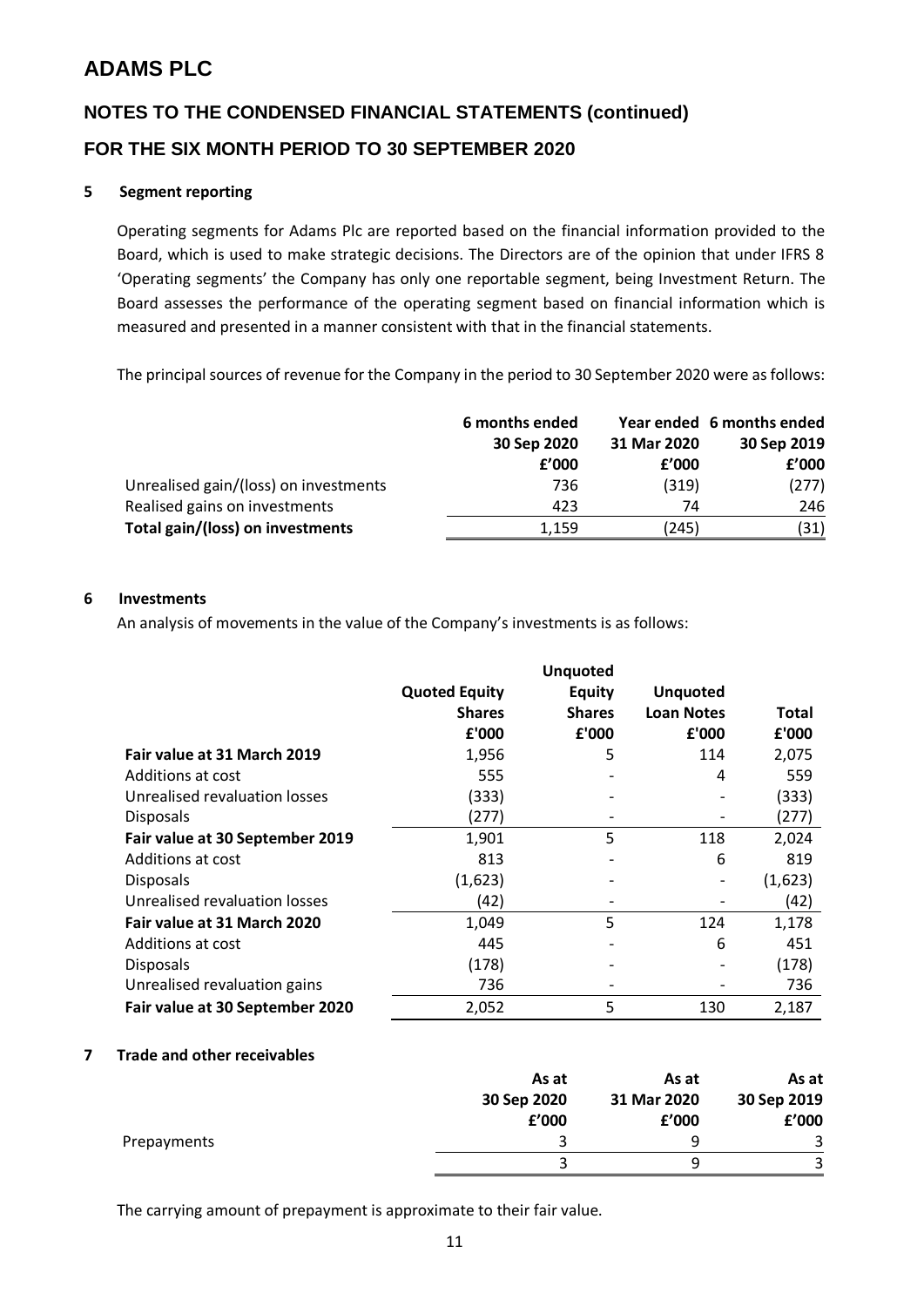### **NOTES TO THE CONDENSED FINANCIAL STATEMENTS (continued)**

### **FOR THE SIX MONTH PERIOD TO 30 SEPTEMBER 2020**

#### **8 Trade and other payables**

|                                     | As at       | As at       | As at       |
|-------------------------------------|-------------|-------------|-------------|
|                                     | 30 Sep 2020 | 31 Mar 2020 | 30 Sep 2019 |
|                                     | f'000       | f'000       | £'000       |
| Trade payables                      |             | 14          | 11          |
| <b>Accruals and other creditors</b> |             | 14          | 5           |
|                                     |             | 28          | 16          |

The carrying amount of trade and other payables approximates to their fair value.

#### **9 Share capital**

|                        | Number of<br>shares issued<br>and fully paid | Share capital |
|------------------------|----------------------------------------------|---------------|
| <b>Ordinary shares</b> | up                                           | £'000         |
| At 30 September 2019   | 82,553,232                                   | 826           |
| Issue of shares        |                                              |               |
| At 31 March 2020       | 82,553,232                                   | 826           |
| Issue of shares        |                                              |               |
| At 30 September 2020   | 82,553,232                                   | 826           |

The authorised Ordinary share capital of the Company at 30 September 2020, 31 March 2020 and 30 September 2019 was 350,000,000 Ordinary Shares with a nominal value of £0.01 per share.

#### **10 Earnings/(loss) per share**

The basic earnings or loss per share is calculated by dividing the profit or loss after tax attributable to equity shareholders by the weighted average number of Ordinary Shares in issue during the period:

|                                                                                  | 6 months<br>ended<br>30 Sep 2020 | Year<br>ended<br>31 Mar 2020 | 6 months<br>ended<br>30 Sep 2019 |
|----------------------------------------------------------------------------------|----------------------------------|------------------------------|----------------------------------|
| Profit/(loss) after tax attributable to equity<br>holders of the Company (£'000) | 1,091                            | (303)                        | (46)                             |
| Weighted average number of Ordinary Shares                                       | 82,553,232                       | 82,553,232                   | 82,553,232                       |
| Basic and diluted earnings/(loss) per share                                      | 1.32                             | (0.37)p                      | (0.06)p                          |

There were no potentially dilutive shares in issue as at 30 September 2020, 31 March 2020 or 30 September 2019.